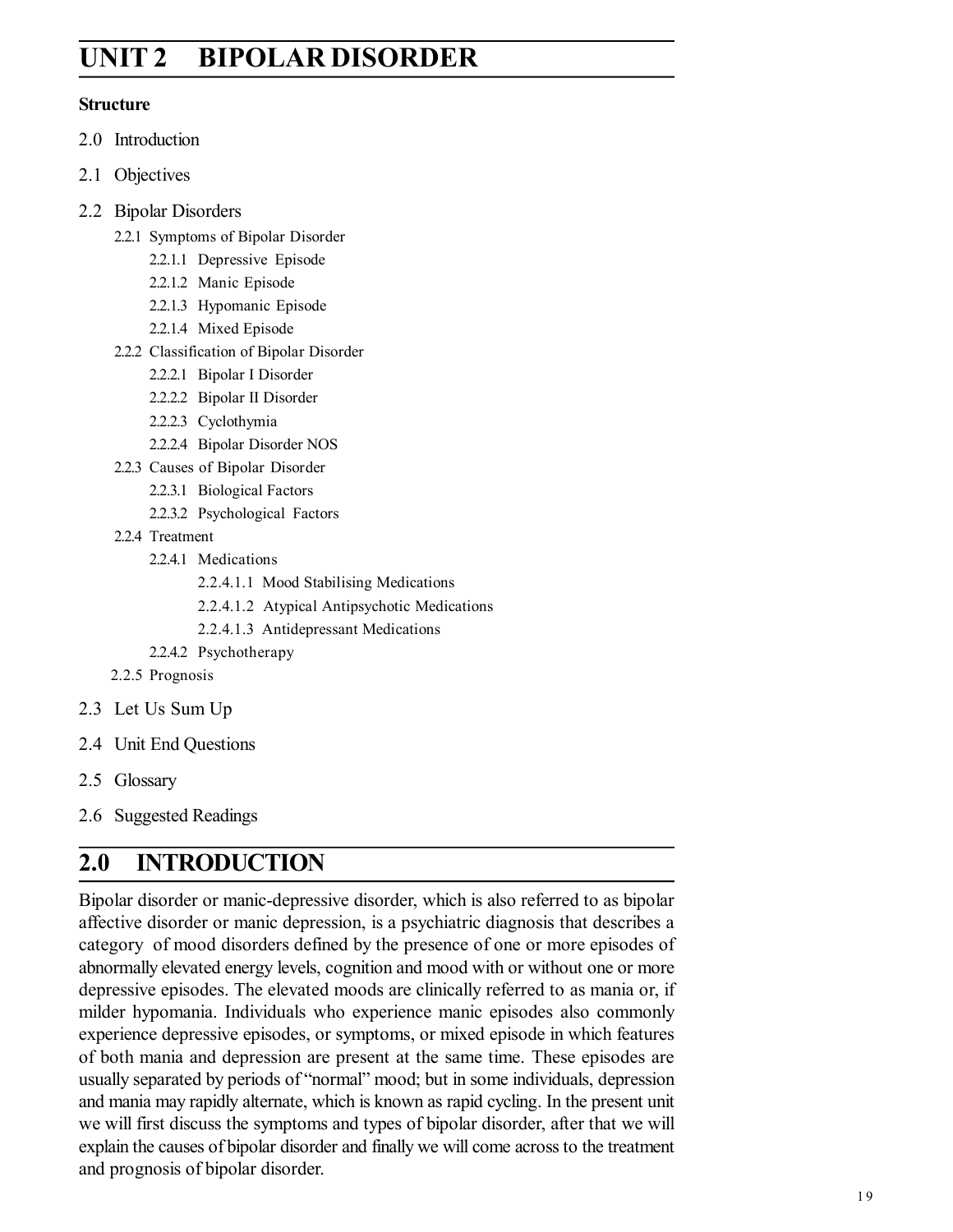# **2.1 OBJECTIVES**

After reading this unit, you will be able to:

- Explain the nature of bipolar disorder;
- Describe the symptoms of bipolar disorder;
- Understand the different types of bipolar disorder;
- Explain the causes of bipolar disorder;
- Describe the treatment and prognosis of bipolar disorder; and
- Analyse the difference between bipolar disorder and other forms of depressive disorder.

## **2.2 BIPOLAR DISORDERS**

Although recurrent cycles of mania and depression were recognised as early as sixth century, but it was Kraepelin in 1899 who first introduced the term manic-depressive insanity and to clarify the clinical picture. Kraepelin described the disorder as a series of attack of deletion and depression, with periods of relative normality in between, and a general favorable prognosis. Bipolar disorder has traditionally been thought to be much less common than depression.

Earlier it was opined that depressive disorders were four to five times more frequent than bipolar disorder. But recent studies disagree with this view and believe that depressive and bipolar disorder are really very similar (Bowden, 1993). The reason is that depression has traditionally been considered to be more common, and accordingly many individuals suffering from bipolar disorder are wrongly classified as suffering from unipolar disorder because a manic or hypomanic episode has not yet occurred. Sometimes, a person with severe episodes of mania or depression has psychotic symptoms too, such as hallucinations or delusions.

The psychotic symptoms tend to reflect the person's extreme mood. For example, psychotic symptoms for a person having a manic episode may include believing he or she is famous, has a lot of money, or has special powers. In the same way, a person having a depressive episode may believe he or she is ruined and penniless, or has committed a crime. As a result, people with bipolar disorder who have psychotic symptoms are sometimes wrongly diagnosed as having schizophrenia, another severe mental illness that is linked with hallucinations and delusions.

### **2.2.1 Symptoms of Bipolar Disorder**

Bipolar disorder is distinguished from major depression by at least one episode of mania. Any given episode is classified as depressive, manic, or mixed, according to its predominant features. If individuals experience only one of these moods (for example, either mania or depression), they are said to suffer only Unipolar mood disorder. Since the experience of manic symptoms alone is extremely rare, almost all individuals with unipolar mood disorders suffer from unipolar depression.

If the individual alternates between experiences of depression and mania he/she is said to be suffering from a bipolar disorder. Bipolar disorder is a condition in which people experience abnormally elevated (manic or hypomanic) and, in many cases, abnormally depressed states for periods of time in a way that interferes with functioning.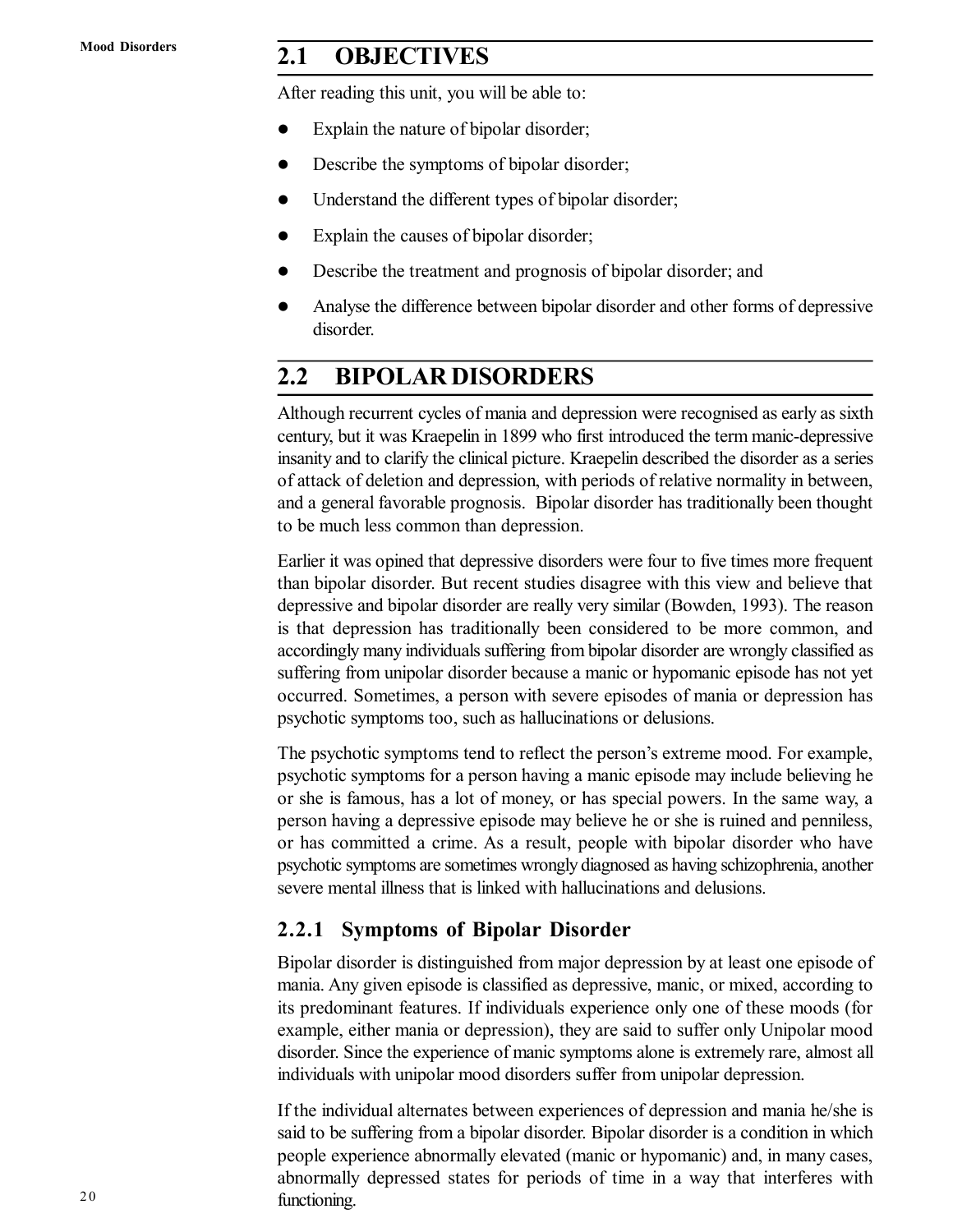#### **2.2.1.1 Depressive Episode**

A depressive episode has features typical of major depression, including depressed mood, anhedonia, psychomotor retardation, and feelings of pessimism and guilt. Sleeping and eating often increase. Delusions of guilt accompanied by self-loathings are common in psychotic depression, and some patients have hallucinations. Signs and symptoms of the depressive phase of bipolar disorder include persistent feelings of sadness, anxiety, guilt, anger, isolation, or hopelessness; disturbances in sleep and appetite; fatigue and loss of interest in usually enjoyable activities; problems in concentration, loneliness, self-loathing, apathy or indifference; loss of interest in sexual activity; shyness or social anxiety, irritability, chronic pain (with or without a known cause); lack of motivation; and morbid suicidal ideation. In severe cases, the individual may become psychotic – a condition also known as severe bipolar depression with psychotic features. Features of depressive form of bipolar disorders are usually clinically indistinguishable from those of major depression (Perris, 1992, American Psychiatric Association, 1994), although some studies report higher rates of psychomotor retardation, overeating, and oversleeping in the depressive phase of bipolar disorder (Cassano, et.al., 1992; Whybrow, 1997).

#### **2.2.1.2 Manic Episode**

A manic episode is defined as one or more than one week of a persistently elevated, expansive, or irritable mood plus three or more than three of the following additional symptoms:

Inflated self-esteem or grandiosity, decreased need for sleep, greater talkativeness than usual, persistent elevation of mood, flight of ideas or racing of thoughts, distractibility, and increased goal-directed activity.

People suffering from bipolar disorder commonly experience an increase in energy and a decreased need for sleep. A person's speech may be pressured, with thoughts experienced as racing. Attention span is low, and a person in a manic state may be easily distracted. Judgment may become impaired, and sufferers may go on spending sprees or engage in behaviour that is quite abnormal for them. They may indulge in substance abuse, particularly alcohol or other depressants, cocaine or other stimulants, or sleeping pills. Their behaviour may become aggressive, intolerant, or intrusive. People may feel out of control or unstoppable. People may feel they have been "chosen" and are "on a special mission" or have other grandiose or delusional ideas. Sexual drive may increase.

Manic patients may inexhaustibly, excessively, and impulsively involved in various pleasurable, high-risk activities (e.g. gambling, dangerous sports, promiscuous sexual activity) without insight into possible harm. Symptoms are so severe that they impair functioning. Typically, patients in a manic episode are exuberant and flamboyantly or colorfully dressed; they have an authoritative manner with a rapid, unstoppable flow of speech. Patients may make clang associations (new thoughts that are triggered by word sounds rather than meaning). Easily distracted, patients may constantly shift from one theme or endeavor to another. However, they tend to believe they are in their best mental state. Lack of insight and an increased capacity for activity often lead to intrusive behaviour and can be a dangerous combination. Interpersonal friction results and may cause patients to feel that they are being unjustly treated or persecuted. As a result, patients may become a danger to themselves or to other people. Accelerated mental activity is experienced as racing thoughts by patients and is observed as flights of ideas by the physician.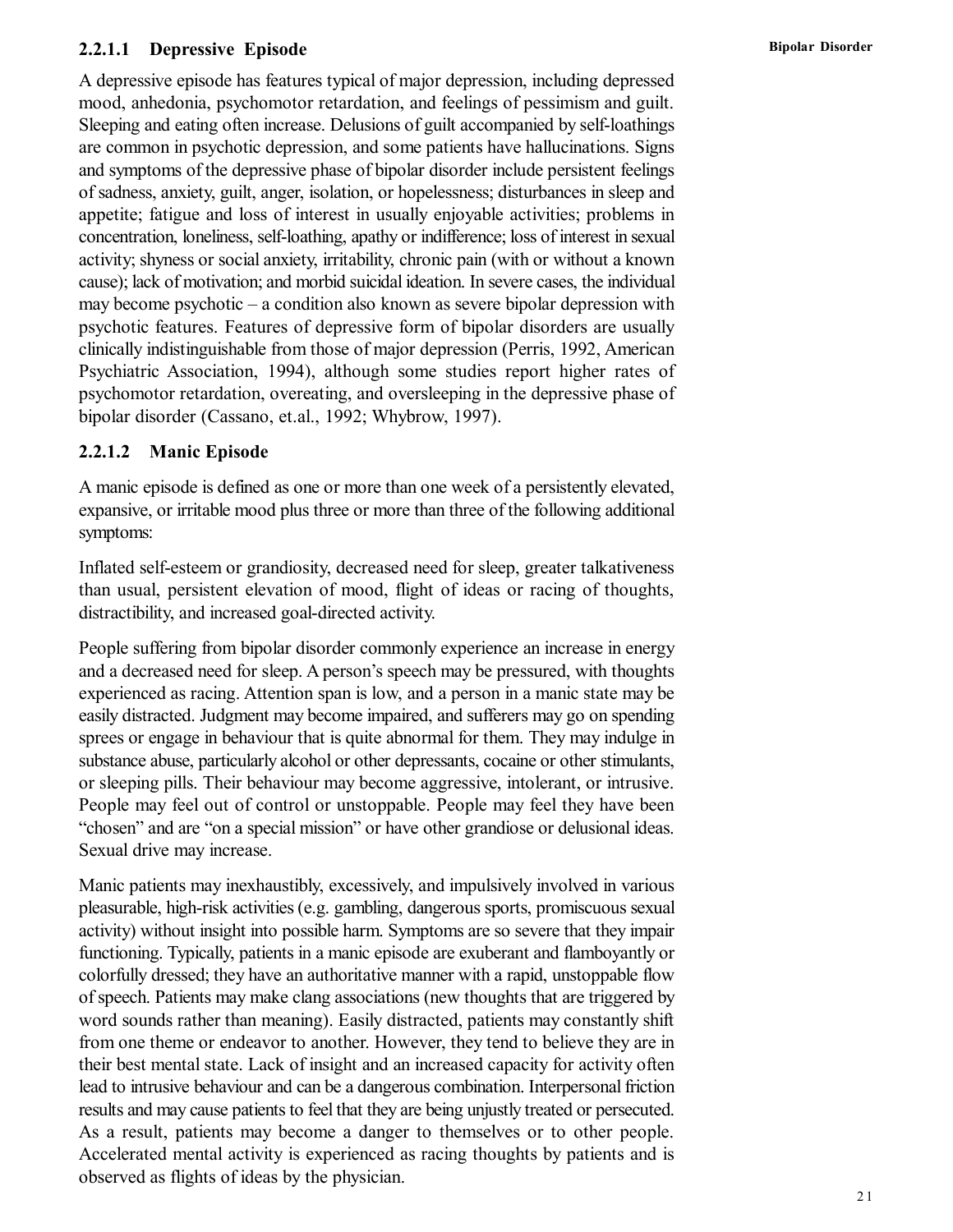#### **2.2.1.3 Hypomanic Episode**

A hypomanic episode is a less extreme variant of mania involving a distinct episode that lasts four or more than four days and is distinctly different from the patient's usual nondepressed mood. Hypomania is generally a mild to moderate level of mania, characterised by optimism, pressure of speech and activity, and decreased need for sleep. Generally, hypomania does not inhibit functioning like mania. Many people with hypomania are actually in fact more productive than usual. Some people have increased creativity while others demonstrate poor judgment and irritability. Many people experience hypersexuality. These persons generally have increased energy and tend to become more active than usual. They do not, however, have delusions or hallucinations. During the hypomanic period, mood brightens, the need for sleep decreases, and psychomotor activity accelerates. For some patients, hypomanic periods are adaptive because they produce high energy, creativity, confidence, and supernormal social functioning. Many do not wish to leave the pleasurable, euphoric state. Some function quite well, and in most, functioning is not markedly impaired. However, in some patients, hypomania manifests as distractibility, irritability, and labile mood, which the patient and others find less attractive.

#### **2.2.1.4 Mixed Episode**

A mixed episode blends depressive and manic or hypomanic features; the criteria for both mania and depression are met. For example, patients may momentarily switch to tearfulness during the height of mania, or their thoughts may race during a depressive period. Often, the switch follows circadian factors (e.g. going to bed depressed and waking early in the morning in a hypomanic state). In at least one third of people with bipolar disorder, the entire episode is mixed. A common presentation consists of a dysphorically excited mood, crying, curtailed sleep, racing thoughts, grandiosity, psychomotor restlessness, suicidal ideation, persecutory delusions, auditory hallucinations, indecisiveness, and confusion. This presentation is called dysphoric mania (i.e. prominent depressive symptoms superimposed on manic psychosis).

### **2.2.2 Classification of Bipolar Disorder**

In DSM-IV-TR and ICD-10 bipolar disorder is conceptualised as a spectrum of disorders occurring on a continuum. The DSM-IV-TR lists three specific subtypes and one for non-specified:

- Bipolar I Disorder
- Bipolar I Disorder
- Cyclothymia
- Bipolar Disorder NOS (Not Otherwise Specified)

#### **2.2.2.1 Bipolar I Disorder**

Bipolar I Disorder is mainly defined by manic or mixed episodes that last at least seven days, or by manic symptoms that are so severe that the person needs immediate hospital care. Usually, the person also has depressive episodes, typically lasting at least two weeks. The symptoms of mania or depression must be a major change from the person's normal behaviour. A person with bipolar disorder experiences episodes of mania and, usually, major depressive episodes as well. Avery small number of people may experience one or more periods of mania without ever experiencing depression (Goodwin and Jamison, 1990).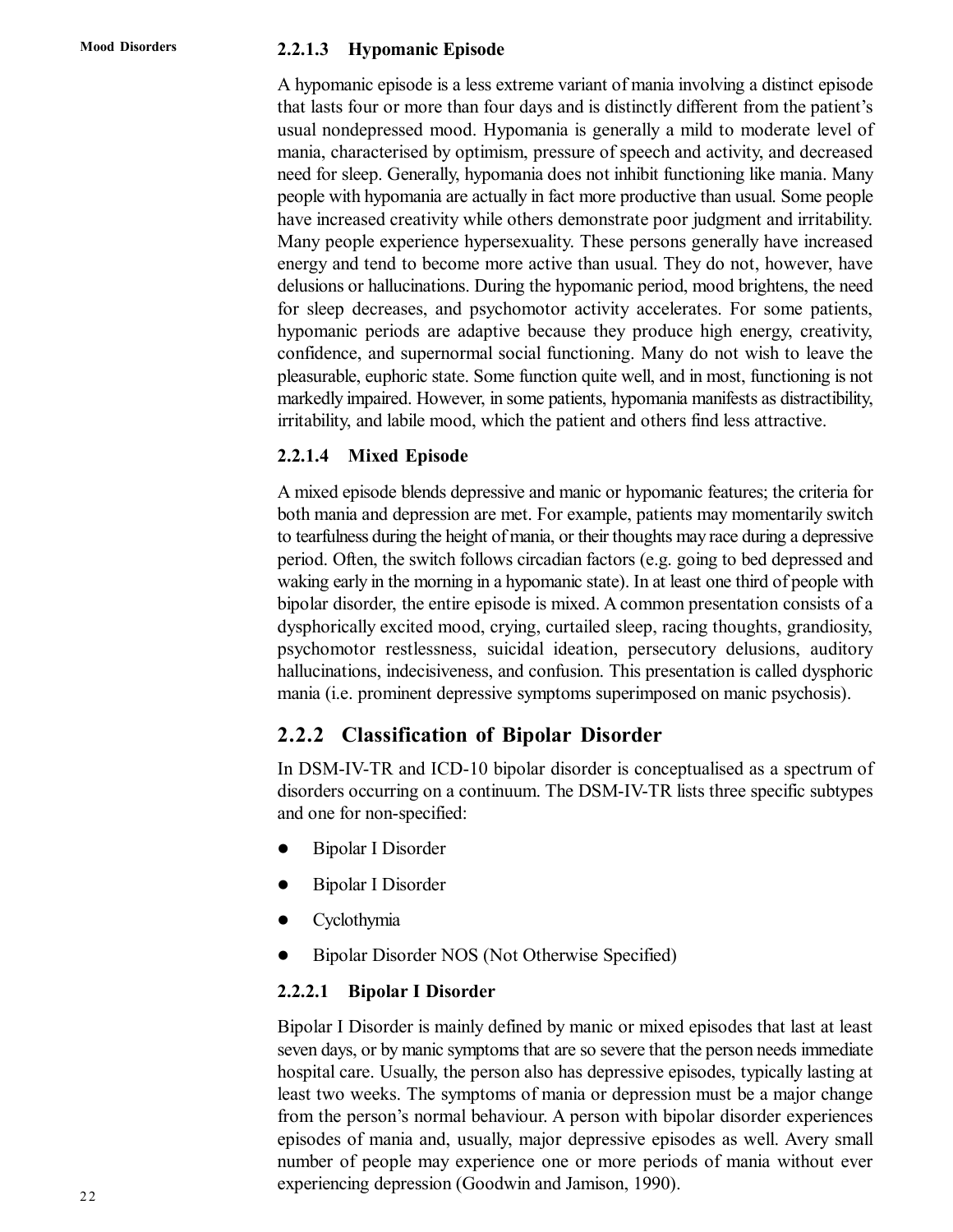Bipolar II Disorder is defined by a pattern of depressive episodes shifting back and forth with hypomanic episodes, but no full-blown manic or mixed episodes. Hypomanic episodes do not go to the full extremes of mania (*i.e.*, do not usually cause severe social or occupational impairment, and are without psychosis), and this can make bipolar II more difficult to diagnose, since the hypomanic episodes may simply appear as a period of successful high productivity and is reported less frequently than a distressing, crippling depression. Thus bipolar II disorder differs from Bipolar I in that – rather than experiencing one or more florid, dramatic manic episodes – the manic behaviour is present to a lesser degree. People who experience a hypomanic episode may not see it as pathological, although those around them may be concerned about the erratic behaviour they see.

### **2.2.2.3 Cyclothymia**

Cyclothymia, or Cyclothymic Disorder, is a mild form of bipolar disorder. People who have cyclothymia have episodes of hypomania that shift back and forth with mild depression for at least two years. However, the symptoms do not meet the diagnostic requirements for any other type of bipolar disorder. Symptoms of cyclothymic disorder are depressed mood for most of the day, for more days than not, for one year, including the presence of two of the following symptoms: poor appetite or overeating; insomnia/hypersomnia; low energy/fatigue; poor concentration; feelings of hopelessness. Symptoms are less severe than those of a major depressive episode but are more persistent. A history of hypomanic episodes with periods of depression that do not meet criteria for major depressive episodes There is a lowgrade cycling of mood which appears to the observer as a personality trait, and interferes with functioning.

### **2.2.2.4 Bipolar Disorder NOS (Not Otherwise Specified)**

Bipolar Disorder Not Otherwise Specified (BP-NOS) is diagnosed when a person has symptoms of the illness that do not meet diagnostic criteria for either bipolar I or II. The symptoms may not last long enough, or the person may have too few symptoms, to be diagnosed with bipolar I or II. However, the symptoms are clearly out of the person's normal range of behaviour. This is a catchall category, diagnosed when the disorder does not fall within a specific subtype. Bipolar disorders NOS can still significantly impair and adversely affect the quality of life of the patient.

### **2.2.3 Causes of Bipolar Disorder**

Although causes of bipolar disorder likely vary between individuals. But studies suggest that both biological and psychological factors seem to play a role in determining whether a person will develop symptoms of bipolar disorder.

### **2.2.3.1 Biological Factors**

Studies conducted on the families of people diagnosed with bipolar disorder show that there is strong tendency for other family members also to have higher than expected risk for a mood disorder of some type including bipolar disorder (Mitchell et.al., 1993). Results of studies indicated that about nine percent of the first degree relatives of a person with bipolar illness can also be expected to have bipolar disorder (nine times the rate of the disorder in the general population) (Katz and McGuffin 1993; Plomin et.al., 1997). Although family studies cannot by themselves establish a genetic basis for the disorder, results from twin studies also point to a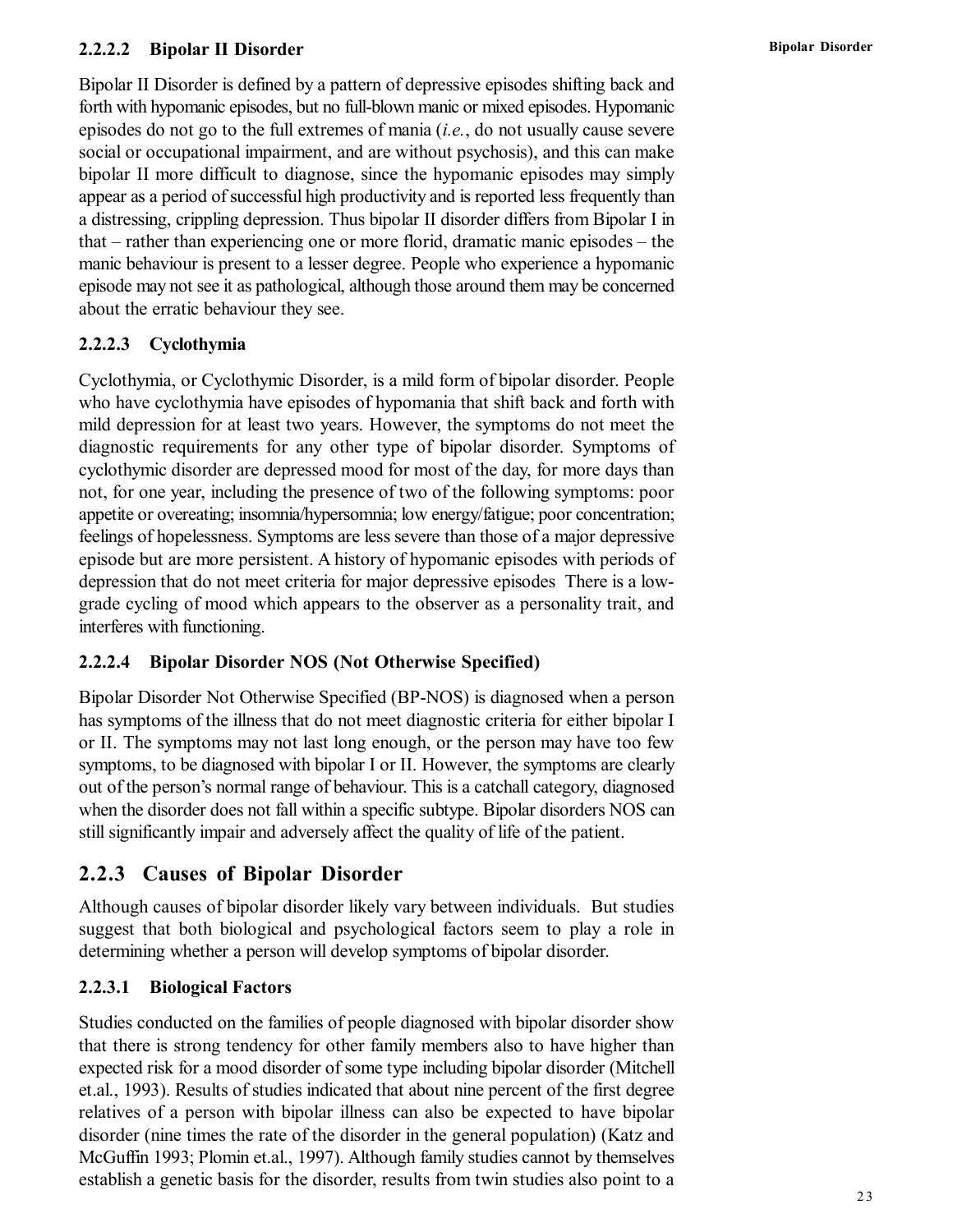genetic basis. Twin studies have been limited by relatively small sample sizes but have indicated a substantial genetic contribution, as well as environmental influence.

The concordance rates for these disorders are much higher for identical twins than for fraternal twins (Kallman, 1958). The study of Bertelsen, Harvald, and Hauge (1977) estimated that monozygotic twins were three times more likely to be concordant (67 percent) for a diagnosis of bipolar disorder than were dizygotic twins (20 percent). About three-quarters of the affected cot-wins had the same form of disorder (bipolar), but nearly one-quarter had unipolar disorder. This study further suggests that genes account for over 80 percent of the variance in the tendency to develop (that is liability for) bipolar depression. For bipolar I, the (probandwise) concordance rates in modern studies have been consistently put at around 40% in monozygotic twins (same genes), compared to 0 to 10% in dizygotic twins ( Kieseppa et. al., 2004). A combination of bipolar I, II and cyclothymia produced concordance rates of 42% vs. 11%, with a relatively lower ratio for bipolar II that likely reflects heterogeneity.

The overall heritabibility of the bipolar spectrum have been put at 0.71 (Edvardsen et. al., 2008). There is overlap with unipolar disorder and if this is also counted in the co-twin the concordance with bipolar disorder rises to 67% (monozygotic) and 19% (dizygotic) (McGuffin et.al., 2003) The relatively low concordance between dizygotic twins brought up together suggests that shared family environmental effects are limited, although the ability to detect them has been limited by small sample sizes.

Genetic studies of bipolar disorder have also used recombinant DNA technology in an attempt to locate genetic markers. The studies have suggested many chromosomal regions appearing to relate to the development of bipolar disorder, but the results are not consistent and often not replicated (Kato, 2007). Although the first genetic linkage finding for mania was in 1969 (Reich et. al., 1969), the linkage studies have been inconsistent (Burmeister el. al., 2008). Recent meta-analyses of linkage studies detected either no significant genome-wide findings or, using a different methodology, only two genome-wide significant peaks, on chromosome 6 and on chromosome 11.

Studies also suggest that abnormalities in the structure and/or function of certain brain circuits could underlie bipolar and other mood disorders. Imaging studies show how the brains of people with bipolar disorder may differ from the brains of healthy people or people with other mental disorders. For example, one study using MRI found that the pattern of brain development in children with bipolar disorder was similar to that in children with "multi-dimensional impairment," a disorder that causes symptoms that overlap somewhat with bipolar disorder and schizophrenia (Gogtay, et. al. 2007). This suggests that the common pattern of brain development may be linked to general risk for unstable moods. Some studies have also found anatomical differences in areas such as the amygdale (Strakowski, 1999), prefrontal cortex and hippocampus (Kempton et. al., 2008). However, despite 25 years of research involving more than 7,000 MRI scans, studies continue to report conflicting findings and there remains considerable debate over the neuroscientific findings. Two fairly consistent abnormalities found in a meta-analysis of 98 MRI or CT neuroimaging studies were that groups with bipolar disorder had lateral ventricles which were on average 17% larger than control groups, and were 2.5 times more likely to have deep white matter hyperintensities.

Studies on conducted on the causes of mood disorder suggest that neurotransmitter also play important role in the development of bipolar disorder. As we know that neurotransmitter is brain chemical which helps in the transmission of information from one neuron to other at synapse. Neurobiological investigations suggest that norepinephrine and serotonin are such two transmitters which are associated with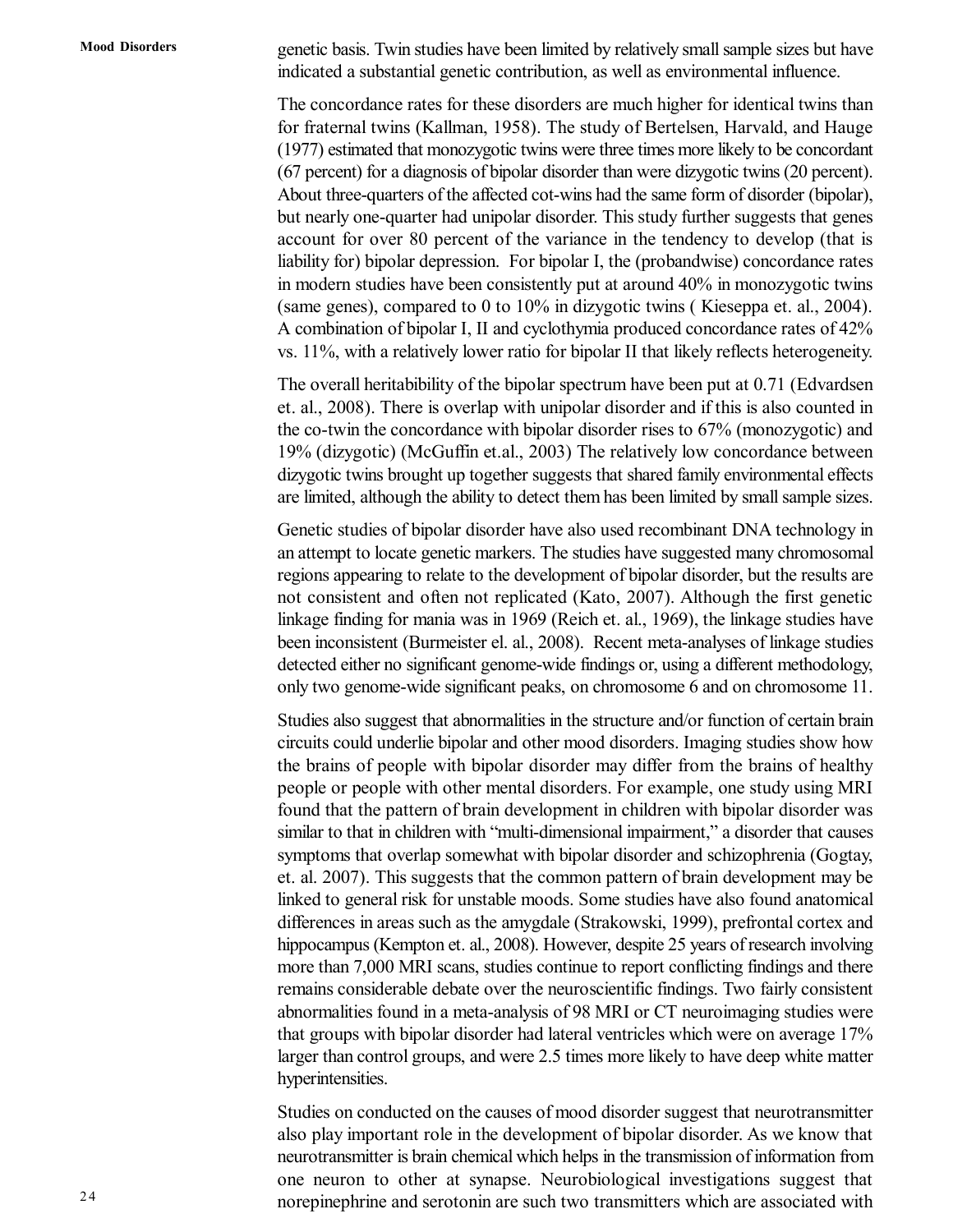depression. For example, Joseph and Schildkraut (1965) suggested that at least some forms of depressions are associated with low levels of norepinephrine. Conversely he suggested that elation or mania was associated with an excess of this neurotransmitter, which is called noradrenalin. This hypothesis, called *catecholamine hypothesis,* was developed after researcher had observed an unexpected drug effect. The drug reduced the levels of norepinephrine, which caused the people to become very depressed.

A second theory, known as *indolamine hypothesis*, suggests that low levels of serotonin (one of the indolamines) were associated with and perhaps caused depression (Glossman and Platman, 1969). It has also been observed that neurotransmitter system has many subtypes and interact in many complex ways with other neurotransmitters and neuromodulators (products of endocrine system). For example reserpine (used to reduce blood pressure) also affects dopamine, and in turn, causes to produce depression. Like reserpine, serotonin was also found to reduce levels of neurotransmitter and thus causes to increase the depression. Researchers also became interested in the endocrine system when they found that patients with such diseases which affect the endocrine system became depressed. Hypothyroidism, or Crushing's disease, affecting the adrenal cortex, leads to excessive secretion of cortisole and, often, depression.

It has been suggested that a hypersensitivity of the melatonin receptors in the eye could be a reliable indicator of bipolar disorder, in studies called a trait marker, as it is not dependent on state (mood, time, etc.). In studies, patients diagnosed as bipolar reliably showed a melatonin-receptor hypersensitivity to light during sleep, causing a rapid drop in sleep time melatonin levels compared to controls (Lewy et. al., 1985)). Another study showed that drug-free, recovered, bipolar patients exhibited no hypersensitivity to light (Whalley et.al , 1991). It has also been shown in humans that valproic acid, a mood stabiliser, increases transcription of melatonin receptors and decreases eye melatonin-receptor sensitivity in healthy volunteerswhile low-dose lithium, another mood stabiliser, in healthy volunteers, decreases sensitivity to light when sleeping, but doesn't alter melatonin synthesis (Hallam et al., 2005). The extents to which melatonin alterations may be a cause or effect of bipolar disorder are not fully known.

### **2.2.3.2 Psychological Factors**

Evidence suggests that psychological factors play a significant role in the development and course of bipolar disorder, and that individual psychosocial variable may interact with genetic dispositions (Serretti & Mandelli, 2008). There is fairly consistent evidence from prospective studies that recent life events and interpersonal relationships contribute to the likelihood of onsets and recurrences of bipolar mood episodes, as they do for onsets and recurrences of unipolar depression (Alloy et. al., 2005). Environmental stressors can sometimes be important in setting off either an initial or additional manic episode.

Two-thirds of manic episodes experienced by patients in one study were preceded by a life related stress of some kind (Ambelas,1987). Stressful events can also cause a manic episode in people with a past history of manic episodes or bipolar disorder. For example, when a major hurricane struck Long Island, New York, in 1985, there was a dramatic increase in manic episodes among patients with bipolar disorder who were being treated with lithium (Aronson and Shukla, 1987). All the people who relapsed already had a high level of stress in their lives and most lacked social support from a close, confiding relationship.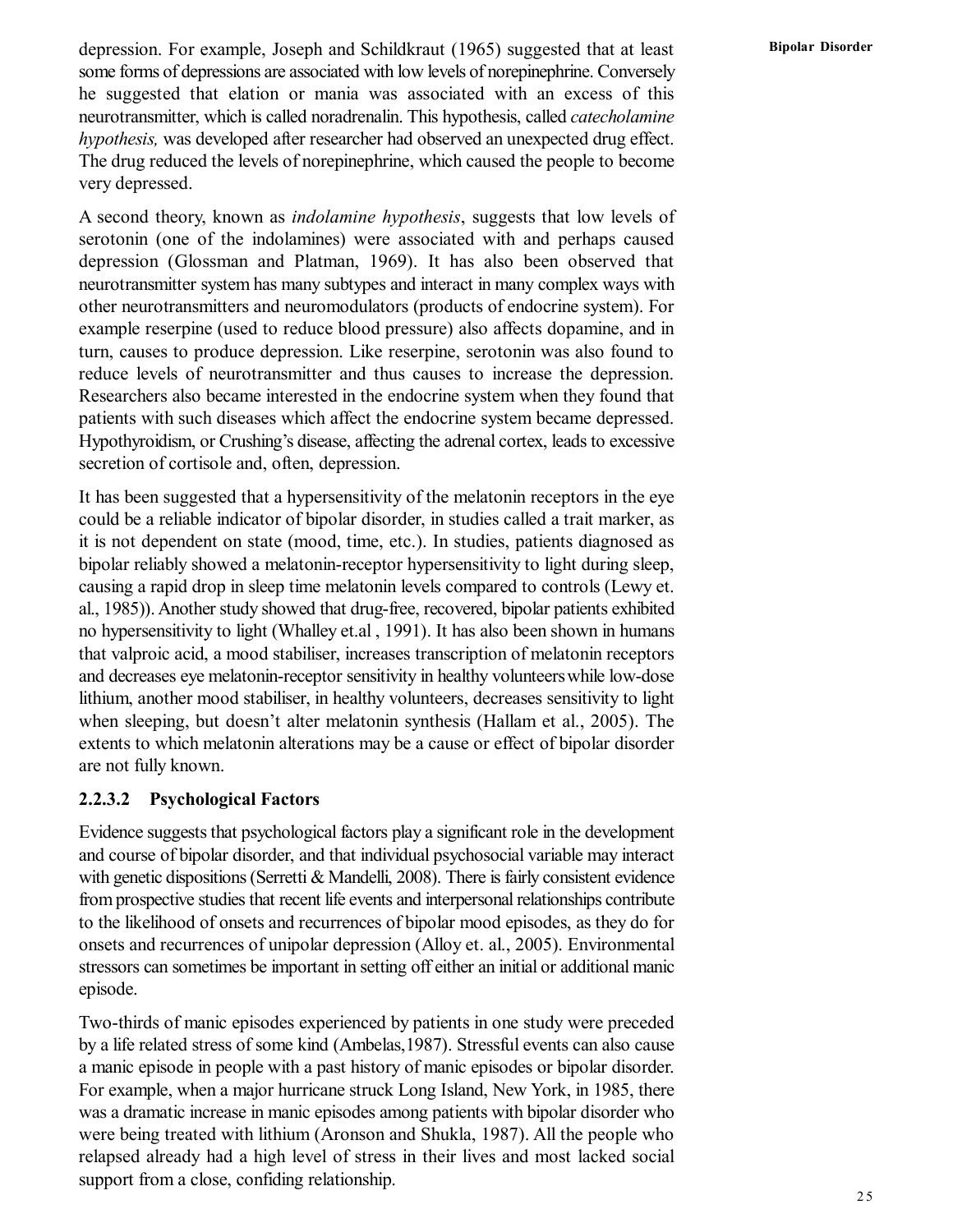For each of these people the hurricane resulted in addional stress besides that from the storm itself. Findings of the studies also suggest that between a third and a half of adults diagnosed with bipolar disorder report traumatic/abusive experiences in childhood, which is associated on average with earlier onset, a worse course, and more co-occurring disorders (Gabriele et.al. 2006). The total number of reported stressful events in childhood is higher in those with an adult diagnosis of bipolar spectrum disorder compared to those without, particularly events stemming from a harsh environment rather than from the child's own behaviour (Louisa et. al., 2007).

Early experiences of adversity and conflict are likely to make subsequent developmental challenges in adolescence more difficult, and are likely a potentiating factor in those at risk of developing bipolar disorder (Miklowitz et. al., 2008).

### **2.2.4 Treatment**

There are a number of pharmacological and psychotherapeutic techniques used to treat Bipolar Disorder. Hospitalisation may be required especially with the manic episodes present in Bipolar I.

Because bipolar disorder is a lifelong and recurrent illness, people with the disorder need long term treatment to maintain control of bipolar symptoms. An effective maintenance treatment plan includes medication and psychotherapy for preventing relapse and reducing symptom severity.

### **2.2.4.1 Medications**

Some of the types of medications generally used to treat bipolar disorder are listed below:

### **2.2.4.1.1 Mood Stabilising Medications**

These are usually the first choice to treat bipolar disorder. In general, people with bipolar disorder continue treatment with mood stabilisers for years. The following medications are commonly used as mood stabilisers in bipolar disorder:

Lithium (sometimes known as Eskalith or Lithobid) was the first mood-stabilising medication approved by the U.S. Food and Drug Administration (FDA) in the 1970s for treatment of mania. It is often very effective in controlling symptoms of mania and preventing the recurrence of manic and depressive episodes.

Valproic acid or divalproex sodium (Depakote), approved by the FDA in 1995 for treating mania, is a popular alternative to lithium for bipolar disorder. It is generally as effective as lithium for treating bipolar disorder.

More recently, the anticonvulsant lamotrigine (Lamictal) received FDA approval for maintenance treatment of bipolar disorder.

Other anticonvulsant medications, including gabapentin (Neurontin), topiramate (Topamax), and oxcarbazepine (Trileptal) are sometimes prescribed. No large studies have shown that these medications are more effective than mood stabilisers.

### **2.2.4.1.2 Atypical Antipsychotic Medications**

These are sometimes used to treat symptoms of bipolar disorder. Often, these medications are taken with other medications. Atypical antipsychotic medications are called "atypical" to set them apart from earlier medications, which are called "conventional" or "first-generation" antipsychotics.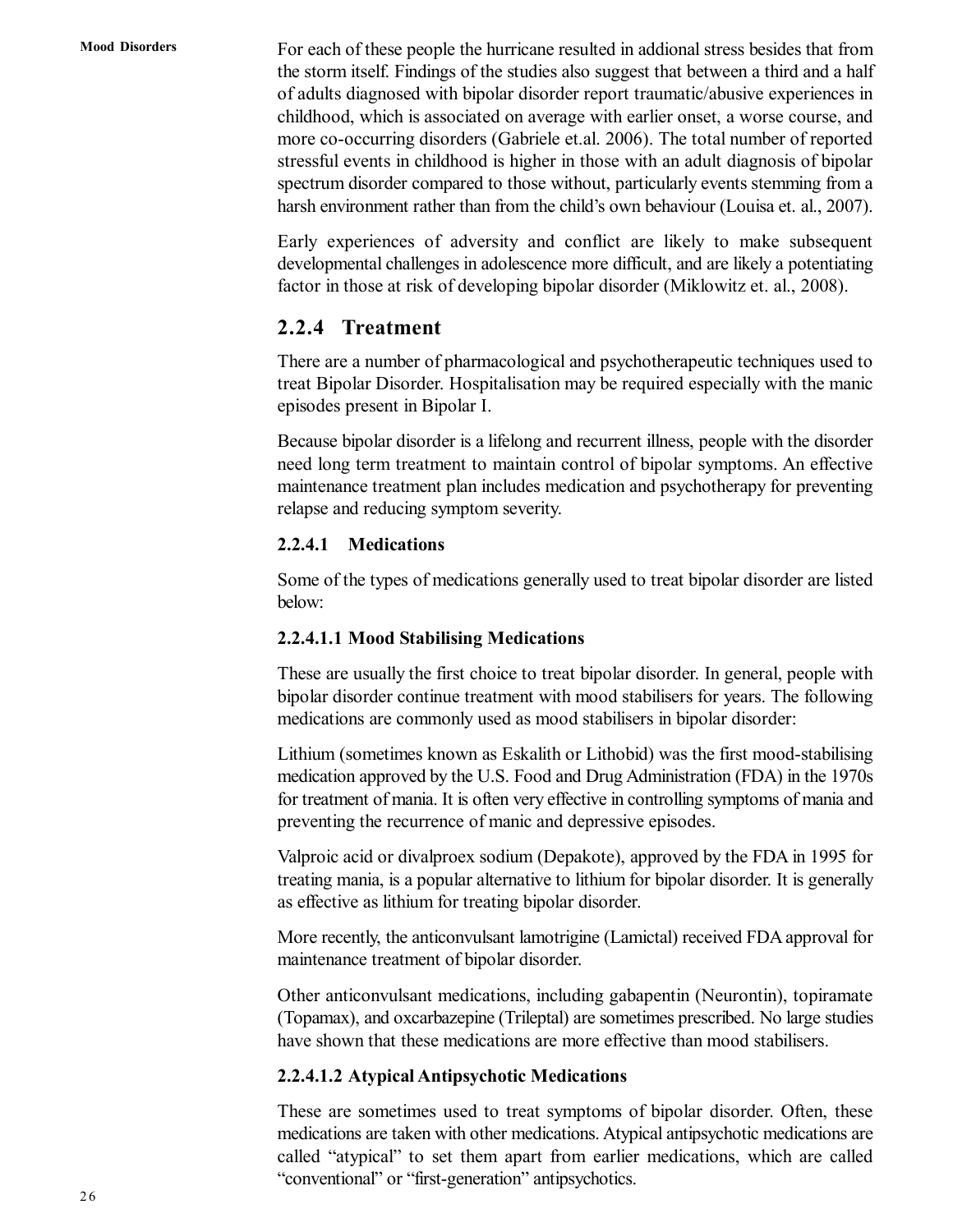Olanzapine (Zyprexa), when given with an antidepressant medication, may help relieve symptoms of severe mania or psychosis. Olanzapine can be used for maintenance treatment of bipolar disorder as well, even when a person does not have psychotic symptoms.

Aripiprazole (Abilify), like olanzapine, is approved for treatment of a manic or mixed episode.

Aripiprazole is also used for maintenance treatment after a severe or sudden episode. As with olanzapine, aripiprazole also can be injected for urgent treatment of symptoms of manic or mixed episodes of bipolar disorder.

Quetiapine (Seroquel) relieves the symptoms of severe and sudden manic episodes. In that way, quetiapine is like almost all antipsychotics. In 2006, it became the first atypical antipsychotic to also receive FDA approval for the treatment of bipolar depressive episodes.

Risperidone (Risperdal) and ziprasidone (Geodon) are other atypical antipsychotics that may also be prescribed for controlling manic or mixed episodes.

### **2.2.4.1.3 Antidepressant Medications**

These are sometimes used to treat symptoms of depression in bipolar disorder. People with bipolar disorder who take antidepressants often take a mood stabiliser too, because taking only an antidepressant can increase a person's risk of switching to mania or hypomania, or of developing rapid cycling symptoms.

### **2.2.4.2 Psychotherapy**

In addition to medication, psychotherapy, or "talk" therapy, can be an effective treatment for bipolar disorder. It can provide support, education, and guidance to people with bipolar disorder and their families. Some psychotherapy treatments used to treat bipolar disorder include:

*Cognitive behavioural therapy (CBT)* helps people with bipolar disorder learn to change harmful or negative thought patterns and behaviours.

*Family-focused therapy* includes family members. It helps enhance family coping strategies, such as recognising new episodes early and helping their loved one. This therapy also improves communication and problem-solving.

*Interpersonal and social rhythm therapy* helps people with bipolar disorder improve their relationships with others and manage their daily routines. Regular daily routines and sleep schedules may help protect against manic episodes.

*Psychoeducation* teaches people with bipolar disorder about the illness and its treatment. This treatment helps people recognise signs of relapse so they can seek treatment early, before a full-blown episode occurs. It is usually done in a group. Psychoeducation may also be helpful for family members and caregivers.

### **2.2.5 Prognosis**

For many individuals with bipolar disorder a good prognosis results from good treatment, which, in turn, results from an accurate diagnosis. Bipolar disorder can be a severely disabling medical condition. However, many individuals with bipolar disorder can live full and satisfying lives. Quite often, medication is needed to enable this. Persons with bipolar disorder may have periods of normal or near normal functioning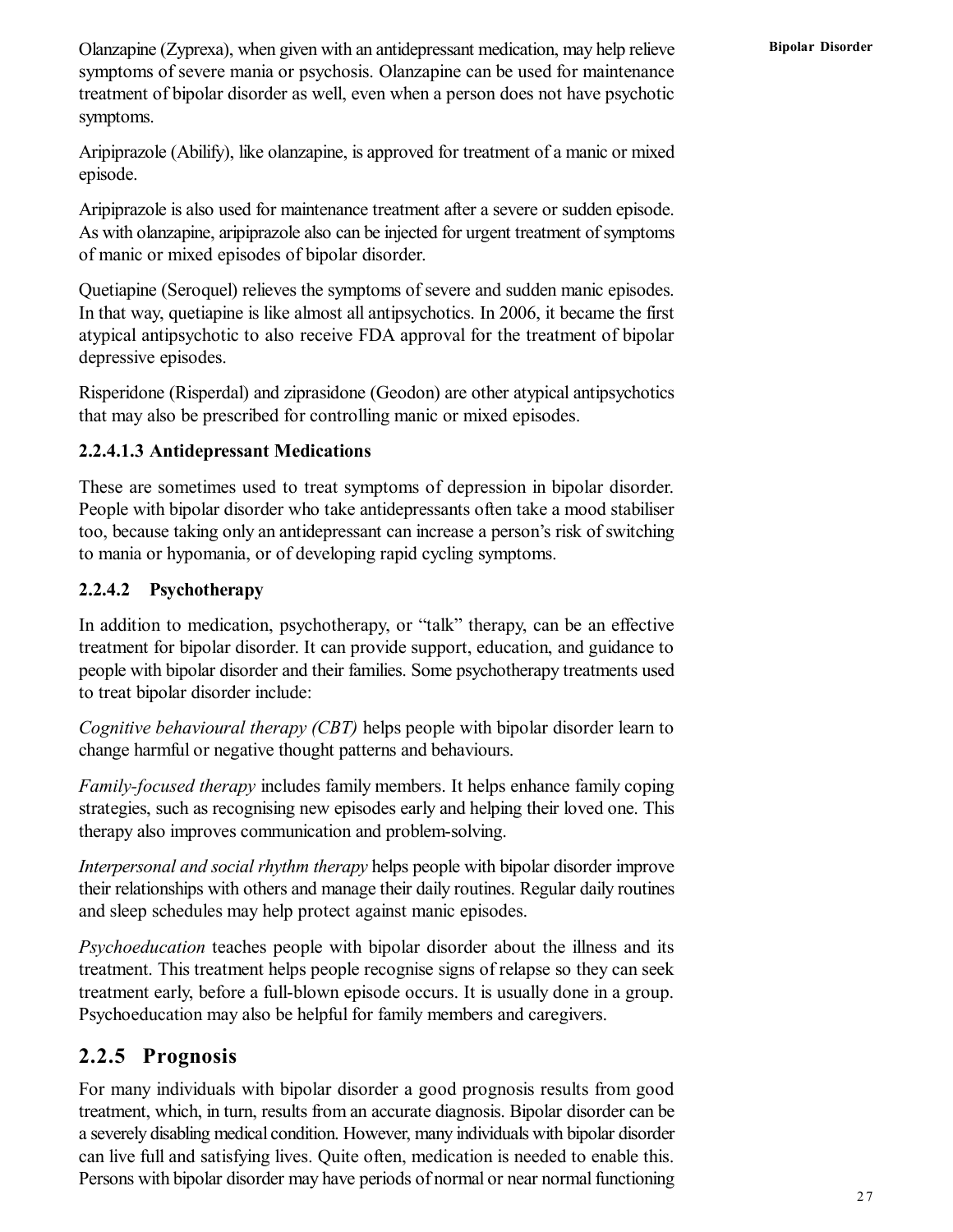between episodes. Ultimately one's prognosis depends on many factors, several of which are within the control of the individual. Such factors may include: the right medicines, with the right dose of each; comprehensive knowledge of the disease and its effects; a positive relationship with a competent medical doctor and therapist; and good physical health, which includes exercise, nutrition, and a regulated stress level.

A naturalistic study from first admission for mania or mixed episode (representing the hospitalised and therefore most severe cases) found that 50% achieved syndromal recovery (no longer meeting criteria for the diagnosis) within six weeks and 98% within two years. 72% achieved symptomatic recovery (no symptoms at all) and 43% achieved functional recovery (regaining of prior occupational and residential status). However, 40% went on to experience a new episode of mania or depression within 2 years of syndromal recovery, and 19% switched phases without recovery (Tohen et. al., 2003).

## **2.3 LET US SUM UP**

The characteristic feature of bipolar disorders, sometimes referred to as manicdepressive disorders, or bipolar affective disorders, is that the person experiences episodes of both depression and mania or hypomania. Mania is a state of elevated mood flight of ideas, and increased psychomotor activity. A hypomanic episode is referred to a period of manic behaviour that is not extreme enough to greatly impair function. In DSM-IV-TR and ICD-10 bipolar disorder is conceptualised as a spectrum of disorders occurring on a continuum. The DSM-IV-TR lists three specific subtypes and one for non-specified:

Bipolar I Disorder

Bipolar I Disorder

Cyclothymia

Bipolar Disorder NOS (Not Otherwise Specified)

Bipolar I Disorder is mainly defined by manic or mixed episodes that last at least seven days, or by manic symptoms that are so severe that the person needs immediate hospital care. Usually, the person also has depressive episodes, typically lasting at least two weeks. A person with bipolar disorder experiences episodes of mania and, usually, major depressive episodes as well.

Bipolar II Disorder is defined by a pattern of depressive episodes shifting back and forth with hypomanic episodes, but no full-blown manic or mixed episodes. Hypomanic episodes do not go to the full extremes of mania (*i.e.*, do not usually cause severe social or occupational impairment, and are without psychosis), and this can make Bipolar II more difficult to diagnose. Bipolar II disorder differs from Bipolar I in that – rather than experiencing one or more florid, dramatic manic episodes – the manic behaviour is present to a lesser degree. Cyclothymic disorder is a mild form of bipolar disorder. People who have cyclothymia have episodes of hypomania that shift back and forth with mild depression for at least two years.

However, the symptoms do not meet the diagnostic requirements for any other type of bipolar disorder*.* Bipolar Disorder Not Otherwise Specified (BP-NOS) is diagnosed when a person has symptoms of the illness that do not meet diagnostic criteria for either bipolar I or II.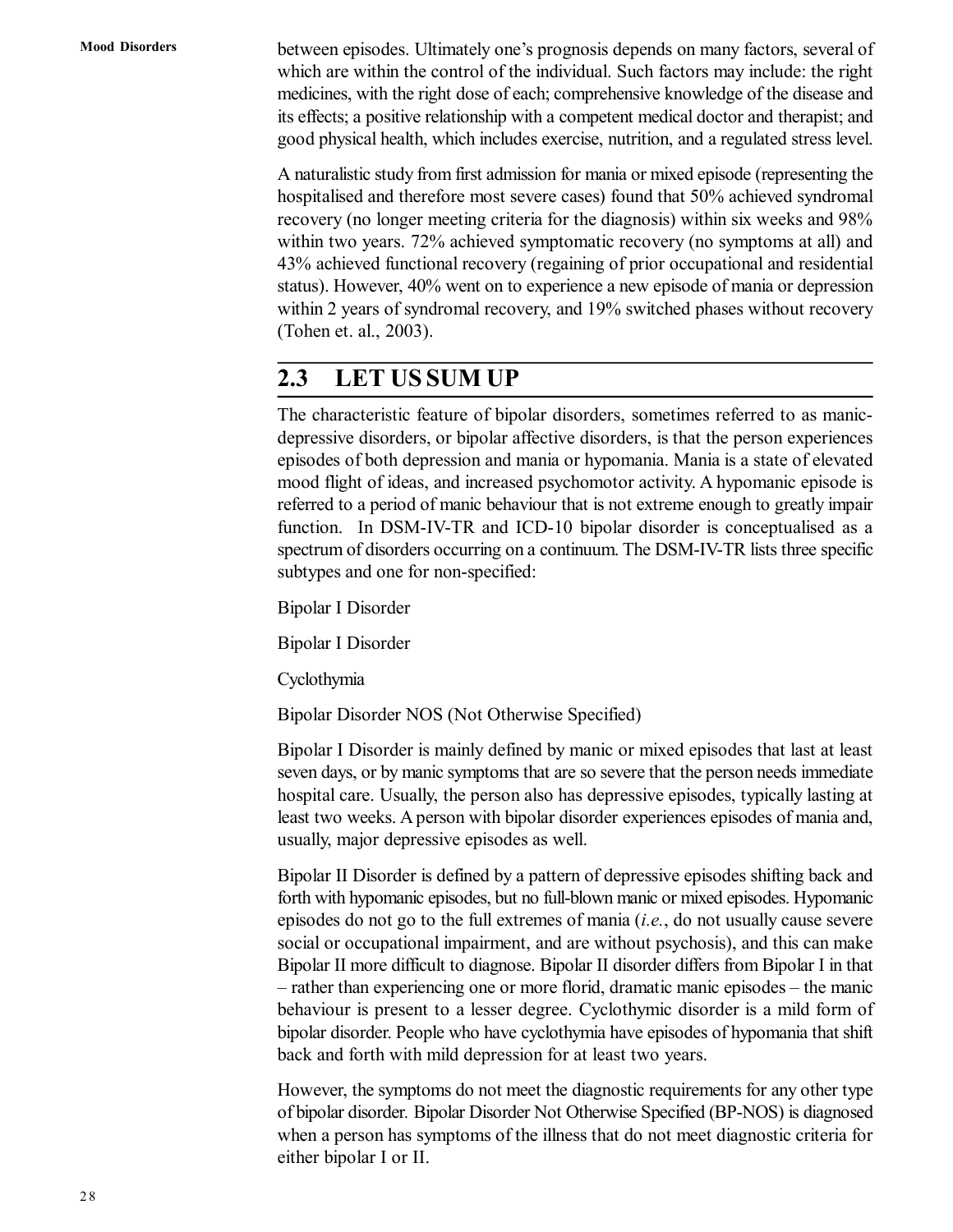The symptoms may not last long enough, or the person may have too few symptoms, to be diagnosed with Bipolar I or II. However, the symptoms are clearly out of the person's normal range of behaviour

Although causes of bipolar disorder likely vary between individuals. But studies suggest that both biological and psychological factors seem to play a role in determining whether a person will develop symptoms of bipolar disorder. Studies conducted on the families of people diagnosed with bipolar disorder show that there is strong tendency for other family members also to have higher than expected risk for a mood disorder of some type including bipolar disorder. Twin studies have indicated a substantial genetic contribution, as well as environmental influence. The concordance rates for these disorders are much higher for identical twins than for fraternal twins. Evidence suggested that psychological factors play a significant role in the development and course of bipolar disorder, and that individual psychosocial variable may interact with genetic dispositions. There is fairly consistent evidence from prospective studies that recent life events and interpersonal relationships contribute to the likelihood of onsets and recurrences of bipolar mood episodes, as they do for onsets and recurrences of unipolar depression.

There are a number of pharmacological and psychotherapeutic techniques used to treat bipolar disorder. An effective maintenance treatment plan includes medication and psychotherapy for preventing relapse and reducing symptom severity.

Some of the types of medications generally used to treat bipolar disorder are:

(1) Mood stabilising medications are usually the first choice to treat bipolar disorder. Lithium, valproic acid or divalproex sodium are commonly used as mood stabilisers in bipolar disorder. (2) Atypical antipsychotic medications are sometimes used to treat symptoms of bipolar disorder. Often, these medications are taken with other medications. (3) Antidepressant medications are also used to treat symptoms of depression in bipolar disorder.

In addition to medication, psychotherapy, or "talk" therapy, can be an effective treatment for bipolar disorder. It can provide support, education, and guidance to people with bipolar disorder and their families.

For many individuals with bipolar disorder a good prognosis results from good treatment, which, in turn, results from an accurate diagnosis. Bipolar disorder can be a severely disabling medical condition. However, many individuals with bipolar disorder can live full and satisfying lives. Quite often, medication is needed to enable this.

# **2.4 UNIT END QUESTIONS**

- 1) What do you mean by bipolar disorder? How does it differ from other mood disorders?
- 2) Discuss the symptoms of bipolar disorders in detail.
- 3) What is manic episode? Differentiate between manic and hypomanic episode.
- 4) Discuss the types of bipolar disorder. Differentiate between bipolar I disorder and bipolar II disorder.
- 5) Explain the causes of bipolar disorder.
- 6) Describe the treatment and prognosis of bipolar disorder.
- 7) Differentiate between bipolar disorder and other forms of depressive disorder.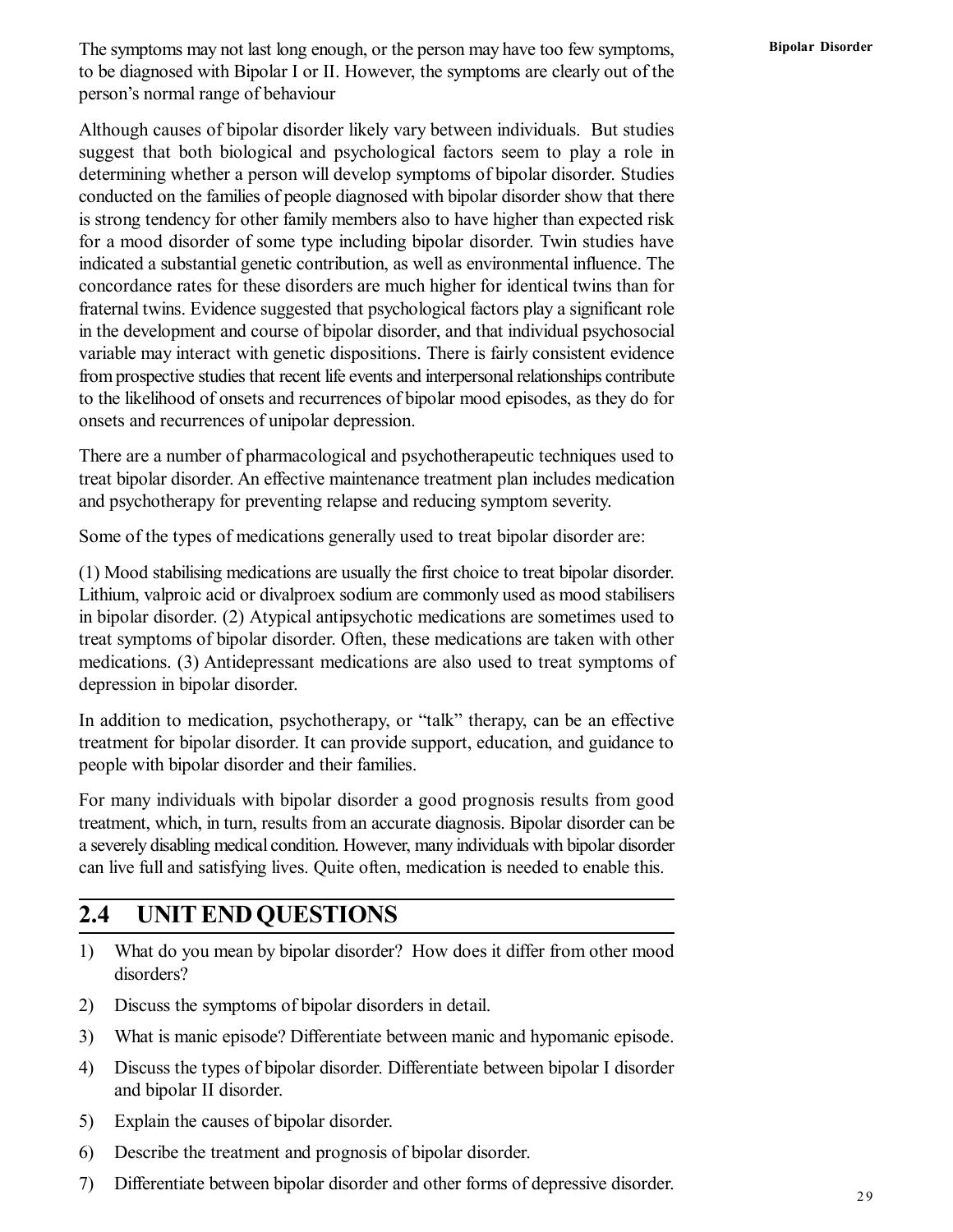# **2.5 GLOSSARY**

| <b>Antidepressant medication</b>    |                | General term for a number of drugs used to<br>relieve depression and to elevate mood.                                                                                                                                                                                                                                                |
|-------------------------------------|----------------|--------------------------------------------------------------------------------------------------------------------------------------------------------------------------------------------------------------------------------------------------------------------------------------------------------------------------------------|
| <b>Antipsychotic medication</b>     | :              | Group of drugs used to treat patients who show<br>severely disturbed behaviour and thought<br>processes.                                                                                                                                                                                                                             |
| <b>Bipolar disorder</b>             |                | Mood disorder in which a person experiences<br>both manic and depressive episodes.                                                                                                                                                                                                                                                   |
| <b>Cognitive Behaviour therapy:</b> |                | Therapy based on altering cognitive<br>dysfunctional thoughts and cognitive disorders.                                                                                                                                                                                                                                               |
| <b>Cyclothymic disorder</b>         |                | A long lasting disorder that includes both mania<br>and depressive episodes, neither of whichmeet<br>the criteria for major episodes. Lasts for at<br>least two years.                                                                                                                                                               |
| <b>Depression</b>                   |                | Pervasive feeling of sadness that may begin after<br>some loss or stressful event, but that continue<br>long afterwards.                                                                                                                                                                                                             |
| Depressive disorder                 |                | Depressive symptoms that meet diagnostic<br>criteria for either single episode of major<br>depression, or recurrent episodes.                                                                                                                                                                                                        |
| Dizygotic twins                     | $\ddot{\cdot}$ | Twins that develop from two separate eggs.                                                                                                                                                                                                                                                                                           |
| Episodic (disorder)                 |                | Term used to describe a disorder that tends to<br>abate and to recur.                                                                                                                                                                                                                                                                |
| Major depressive disorder           | :              | A severe depression characterised by dysphoric<br>mood as well as poor appetite, sleep problems,<br>feelings of restlessness, loss of pleasure, loss of<br>energy, feeling of inability to concentrate,<br>recurring thoughts of death or suicide attempts.<br>Depressive episodes occur most of everyday<br>for at least two weeks. |
| <b>Mania</b>                        |                | Euphoric, hyperactive state in which an<br>individual's judgment is impaired.                                                                                                                                                                                                                                                        |
| <b>Hypomania</b>                    |                | A disorder characterised by unusual elevation<br>in mood that is not as extreme as that found in<br>mania.                                                                                                                                                                                                                           |
| <b>Hypomanic episode</b>            |                | A distinct period of elevated expansive or<br>irritable mood and other manic behaviours that<br>is not severe enough to greatly impair social or<br>occupational functioning and does not require<br>hospitalisation.                                                                                                                |
| Lithium                             |                | Chemical salt used in the treatment of bipolar<br>disorder.                                                                                                                                                                                                                                                                          |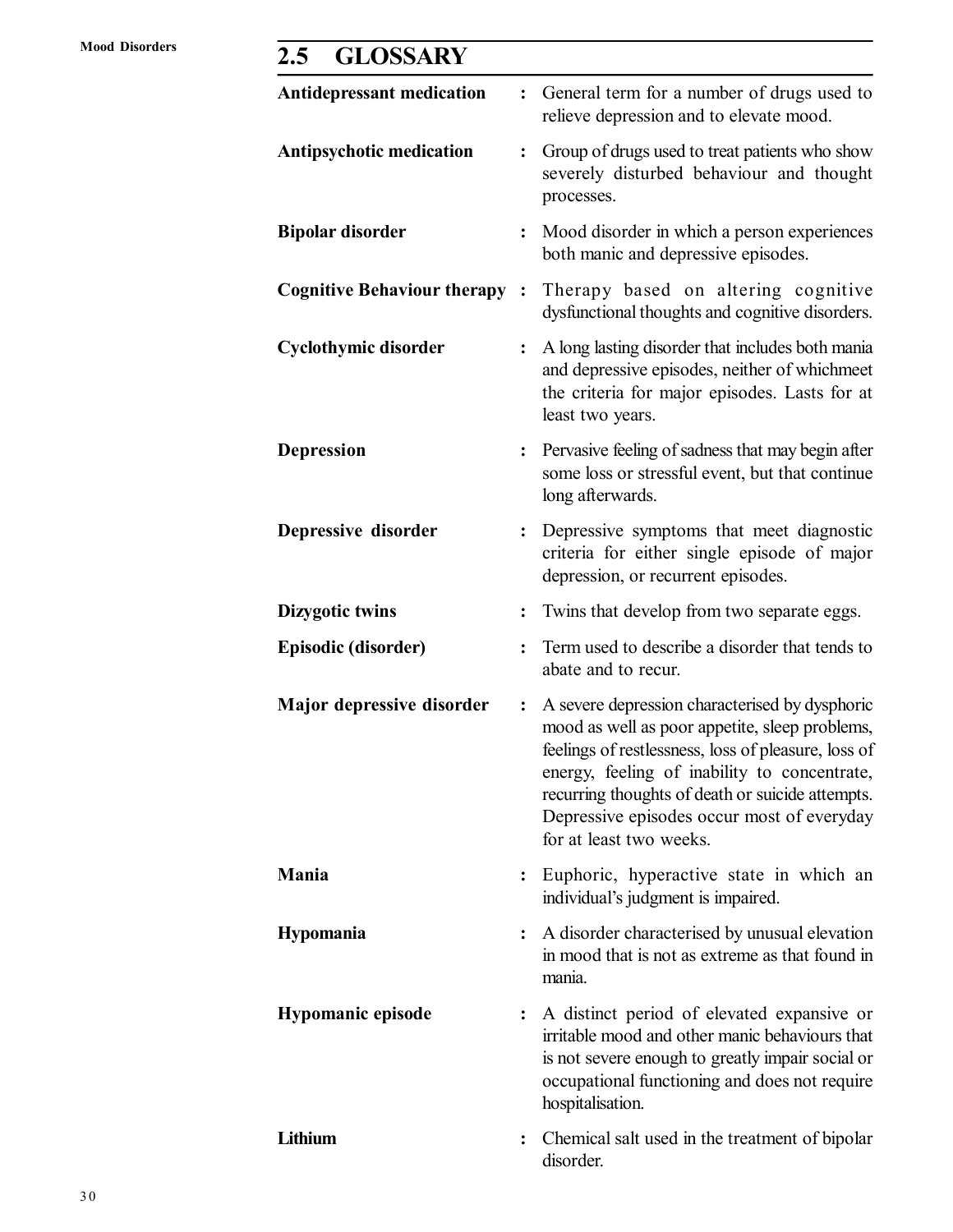| <b>Monozygotic twins</b> | $\ddot{\cdot}$       | Identical twins developed from one fertilised<br>egg.                                                                                                             |
|--------------------------|----------------------|-------------------------------------------------------------------------------------------------------------------------------------------------------------------|
| <b>Mood disorder</b>     | $\ddot{\cdot}$       | One of a group of disorders primarily affecting<br>emotional tones. It can be depression, manic<br>excitement, or both. It may be episodic or<br>chronic.         |
| <b>Psychotherapy</b>     | $\ddot{\phantom{a}}$ | Treatment of mental disorders by psychological<br>methods.                                                                                                        |
| <b>Stress</b>            | $\ddot{\cdot}$       | Effects created within an organism by the<br>application of a stressor.                                                                                           |
| Unipolar disorder        | $\ddot{\cdot}$       | Mood disorder in which a person experiences<br>only depressive episodes, as opposed to bipolar<br>disorder, in which both manic and depressive<br>episodes occur. |

## **2.6 SUGGESTED READINGS**

Carson, R., Butcher, J.N., & Mineka, S. (2005). *Abnormal Psychology and Modern Life* (3rd Indian reprint). Pearson Education (Singapoer).

Sarason, I.G. Sarason, B.R. (1996). *Abnormal Psychology: The Problem of Maladaptive Behaviour*. New Jersey: Prentice Hall Inc.

Durand, V. K. & Barlow, D. H. (2000). *Abnormal Psychology: An Introduction.* Stamford: Thomson Learning.

#### **References**

Alloy L.B., Abramson L.Y., Urosevic S., Walshaw P.D., Nusslock R., Neeren A.M. (2005) The psychosocial context of bipolar disorder: environmental, cognitive, and developmental risk factors. *Clinical Psychology Review*. 25, 1043–1075.

Ambelas, A. (1987). Life events and mania: A special relationship. *British Journal of Psychiatry, 150*, 235-240.

American Psychiatric Association (1994). *Diagnostic and Statistical Manual of Mental Disorder* (4<sup>th</sup> ed.) (DSM-IV), Washington DC: American Psychiatric Association.

Aronson, T. A. & Shukla, S. (1987). Life events and relapse in bipolar disorder: The impact of a catastrophic event. *Acta Psychiatrica Scandinavica* , 57, 571-576.

Bertelson, A,. Harvald, B,. & Hauge, M > (1977). A Danish twin study of manicdepressive disorders. British Journal of psychiatry, 130, 330-351.

Bowden, C.L. (1993). The clinical approach to differential diagnosis of bipolar disorder. *Psychiatric Annals, 23*, 57-63.

Burmeister, M., Melvin G. M., & Sebastian, Z. (2008). Psychiatric genetics: Progress and controversy. *Nature Reviews Genetics* 9, 527–540.

Cassano, G. B., Musetti, L., Perugi, G., Mignani, V., Soriani, A., McNair, D. M., & Akiskal, H. S. (1998). Major depression subcategories: Their potentiality for clinical research. *In: diagnosis and treatment of depression. "Qou Vadis"* Symposium, Sanofi Group, May 11-12, Montpellier, France.

**Bipolar Disorder**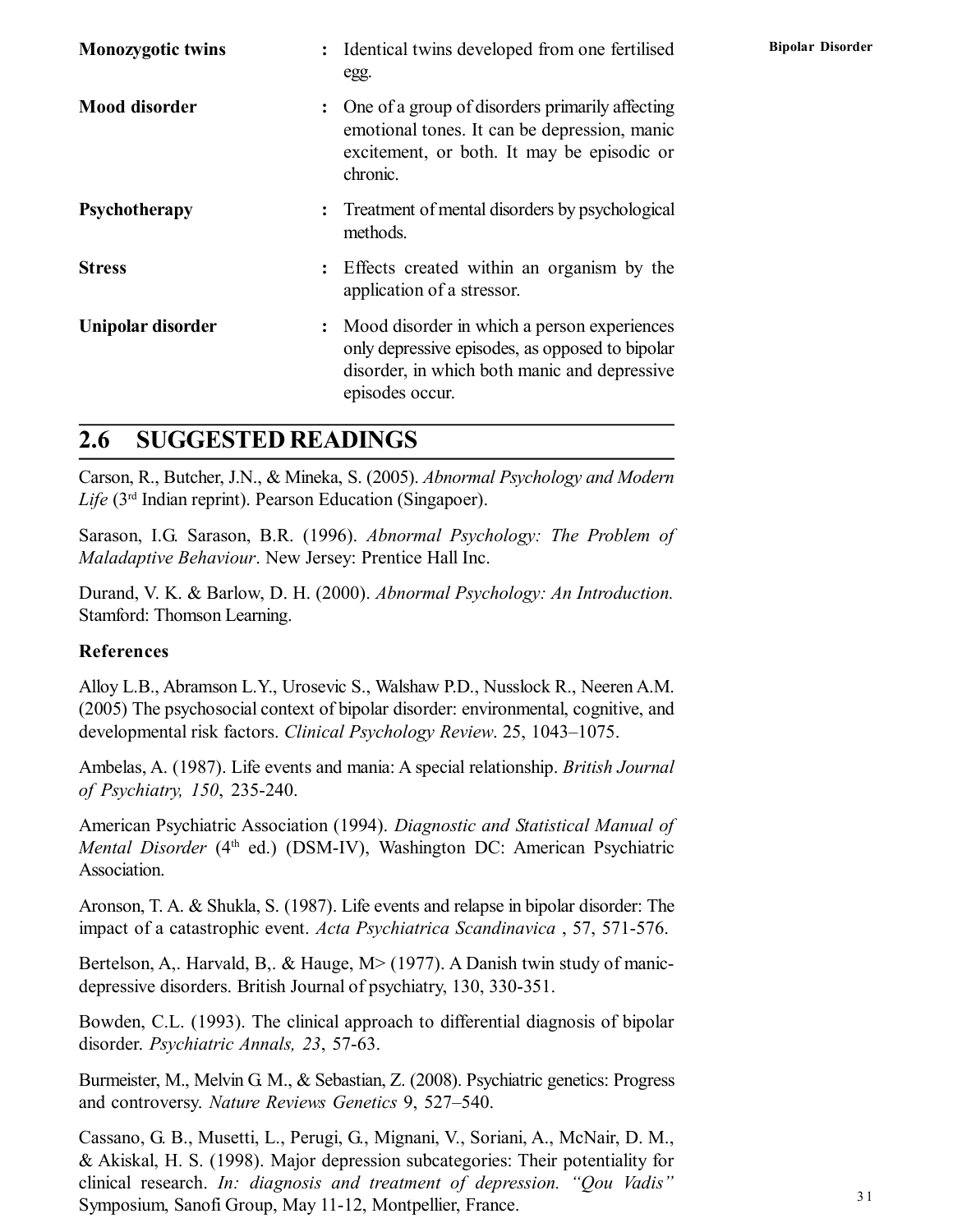Edvardsen, J., Torgersen, S., Røysamb, E., Lygren, S., Skre, I., Onstad, S., & Oien, P. A. (2008) Heritability of bipolar spectrum disorders. Unity or heterogeneity? *Journal of Affective Disorder*, 106, 229–40

Gabriele, S., Leverich, A., Robert, M. (2006). Post course of bipolar disorder after history of childhood trauma. *The Lancet*, 367, 1040–1042.

Gogtay, N., Ordonez, A., Herman, D. H., Hayashi, K. M., Greenstein, D., Vaituzis, C., Lenane, M., Clasen, L., Sharp, W., Giedd, J. N., Jung, D., Nugent Iii, T. F., Toga, A. W., Leibenluft, E., Thompson, P. M., & Rapoport, J. L. (2007). Dynamic mapping of cortical development before and after the onset of pediatric bipolar illness. *J. Child Psychol. Psychiatry.* 48, 852-862.

Goodwin, F. K. & Jamison, K. R. (1990). *Manic depressive illness*. New York: Oxford University Press.

Hallam, K. T., Olver, J. S., Horgan, J. E., McGrath, C., & Norman, T. R. ( 2005). "Low doses of lithium carbonate reduce melatonin light sensitivity in healthy volunteers". *Int. J. Neuropsychopharmacol. 8*, 255–9.

Kallman, F. J. (1958). The use of genetics in psychiatry*. J. Ment. Sci*. 104, 542- 549.

Kato, T. (2007). "Molecular genetics of bipolar disorder and depression." *Psychiatry Clinical Neuroscience,* 61, 3–19.

Katz, R. & McGuffin, P. (1993). The genetics of affective disorders. In L. J. Chapman, J. P. Chapman & D.C. Fowles (Eds.) *Progress in experimental personality and psychopathology research* (Vol. 16). New York: Springer.

Kempton, M.J., Geddes, J.R, Ettinger, U. (2008). Meta-analysis, database, and meta-regression of 98 structural imaging studies in bipolar disorder. *Archives of General Psychiatry*, 65, 1017–1032

Kieseppä, T., Partonen, T., Haukka, J., Kaprio, J., & Lönnqvist, J. (2004). High concordance of bipolar I disorder in a nationwide sample of twins. *American Journal of Psychiatry* 161, 1814–1821.

KraeplinE. (1899). *Psychiatrie. Ein Lehrbuch fur studiernde und aerzte* (6<sup>th</sup> ed.) Leipzig: Barth.

Lewy, A.J., Nurnberger, J.I., Wehr, T.A. ( 1985). Supersensitivity to light: Possible trait mark for manic-depressive illness. *American Journal of Psychiatry 142*, 725–727.

Louisa, D, Grandin, L. B., Alloy, L. Y. & Abramson (2007). Childhood stressful life events and bipolar spectrum disorder. *Journal of Social and Clinical Psychology*, 26, 460–478

McGuffin, P; Rijsdijk, F; Andrew, M; Sham, P; Katz, R; & Cardno, A (2003). The heritability of bipolar affective disorder and the genetic relationship to unipolar depression. *Archives of General Psychiatry, 60***,** 497–502.

Miklowitz, D. J. and Kiki, D. C. (2008). Prevention of bipolar disorder in at-risk children: Theoretical assumptions and empirical foundations. *Development of Psychopathology, 20*, 881–897.

Mitchell, P., Mackinnon, A., & waters, B. (1993). The genetics of bipolar disorder. Australia and New Zealand Journal of Psychiatry, 27, 560-580.